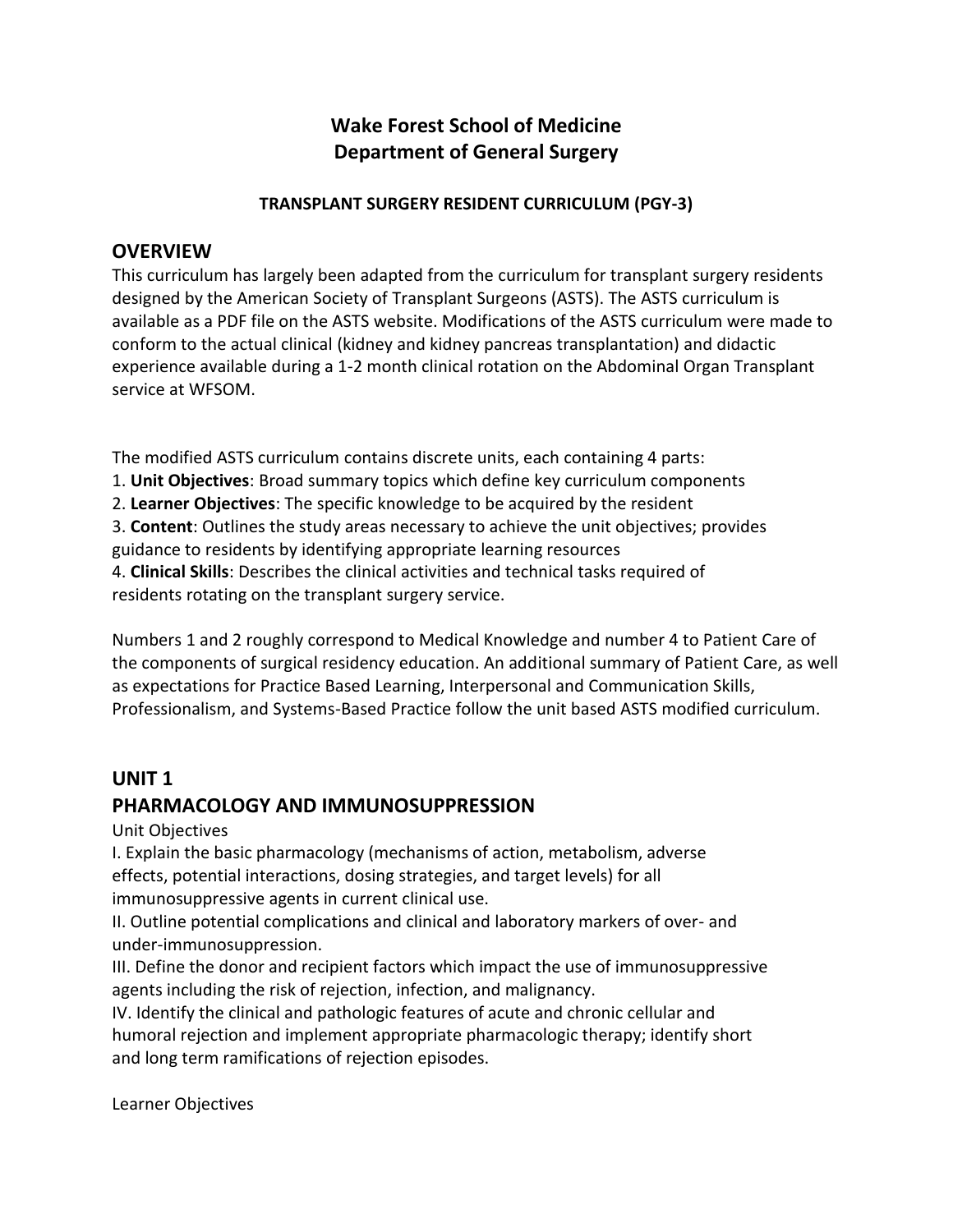I. Explain the basic pharmacology (mechanisms of action, metabolism, adverse effects, potential interactions, dosing strategies, and target levels) for all immunosuppressive agents in current clinical use.

A. Calcineurin-Inhibitors

1. Explain the mechanism of action of CsA and tacrolimus.

2. What is calcineurin?

3. List commonly used drugs that interfere with CsA/tacrolimus metabolism by acting as

substrates, inhibitors, and, inducers of the cytochrome P450 enzyme CYP3A4.

4. List the most common side effects of CsA and tacrolimus?

B. Sirolimus

1. Explain the mechanism of action of this agent.

2. What is mTOR?

3. List the common side effects of this drug.

C. Antiproliferative Agents (mycophenolate mofetil, mycophenolic acid, and azathioprine)

1. Explain the mechanism of action of these agents.

2. What is a prodrug?

3. Describe the side effect profiles for these agents.

D. Monoclonal Antibodies (basiliximab, daclizumab, muromonab CD3)

1. Describe the difference between a depleting vs. non-depleting and a monoclonal vs. a polyclonal antibody preparation.

2. Explain the difference between a chimeric and a humanized monoclonal antibody.

3. Describe the mechanism of action, side effect profile, and appropriate dosing strategies for all 3 antibodies.

E. Polyclonal Antibodies (rabbit ATG, equine ATG)

1. Explain the basic steps in the preparation of xenogenic polyclonal anti-human lymphocyte sera. By what mechanisms do polyclonal antibodies deplete peripheral lymphocytes?

F. Steroids

1. Describe several possible mechanisms of action of prednisone.

2. Discuss the importance of steroids in the treatment of rejection and for maintenance immunotherapy.

3. Compare the advantages and disadvantages of steroid-free immunosuppressive protocols in renal, pancreas, and liver transplantation.

4. Describe the side effect profile and dosing strategy for prednisone.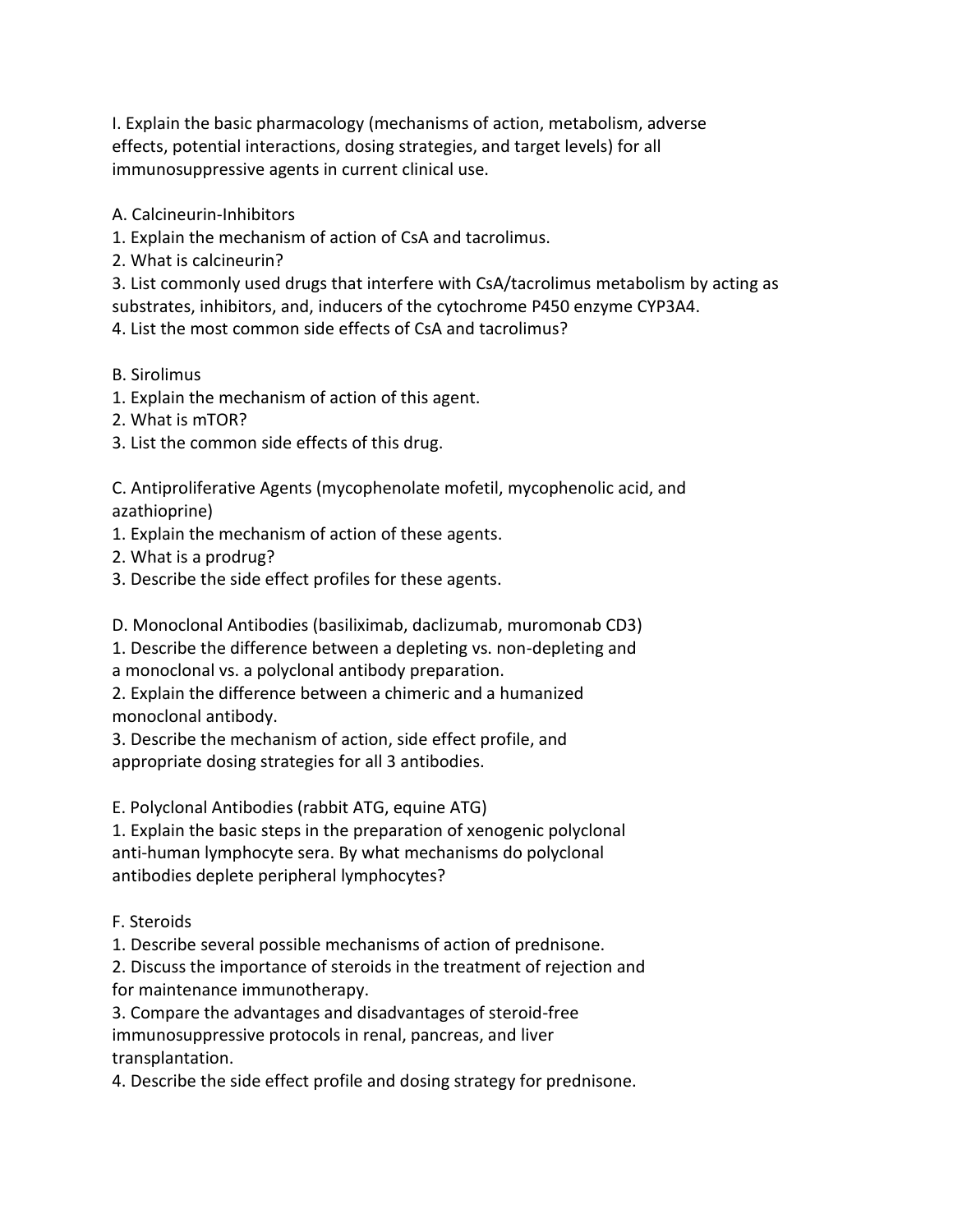II. Outline potential complications and clinical and laboratory markers of over- and under-immunosuppression.

A. Opportunistic Infections

1. List typical opportunistic infections associated with

transplantation.

2. At what time points post-transplantation are opportunistic infections usually observed?

3. Describe the association between CMV infection, acute rejection, and long-term graft outcomes.

B. Malignancy

1. List the most common malignancies associated with transplantation.

2. At what percent greater risk of malignancy are transplant recipients compared with the general population?

3. Explain the association between EBV infection and PTLD.

III. Define the donor and recipient factors that impact the use of immunosuppressive agents, including the risk of rejection, infection, and malignancy.

A. Acute Rejection

1. Identify recipient groups that would generally be considered at high vs. low risk for acute rejection.

2. Describe induction protocols for management of recipients at high vs. low risk for acute rejection.

B. Infection/Malignancy

3. List the recipient groups at greater risk of infection posttransplantation.

4. List the recipient groups are at greater risk of PTLD.

5. Recommend strategies that could be used to reduce the risk of infection/PTLD for the above noted groups.

IV. Identify the clinical and pathologic features of acute and chronic cellular and antibody-mediated rejection and implement appropriate pharmacologic therapy; identify short and long-term ramifications of rejection episodes.

A. Describe clinical findings associated with antibody-mediated, cellular, and chronic rejection in renal, pancreas, and/or liver transplantation.

B. Describe management strategies for treatment of:

- 1. Antibody mediated rejection
- 2. Mild acute cellular rejection
- 3. Moderate to severe acute cellular rejection
- 4. Chronic rejection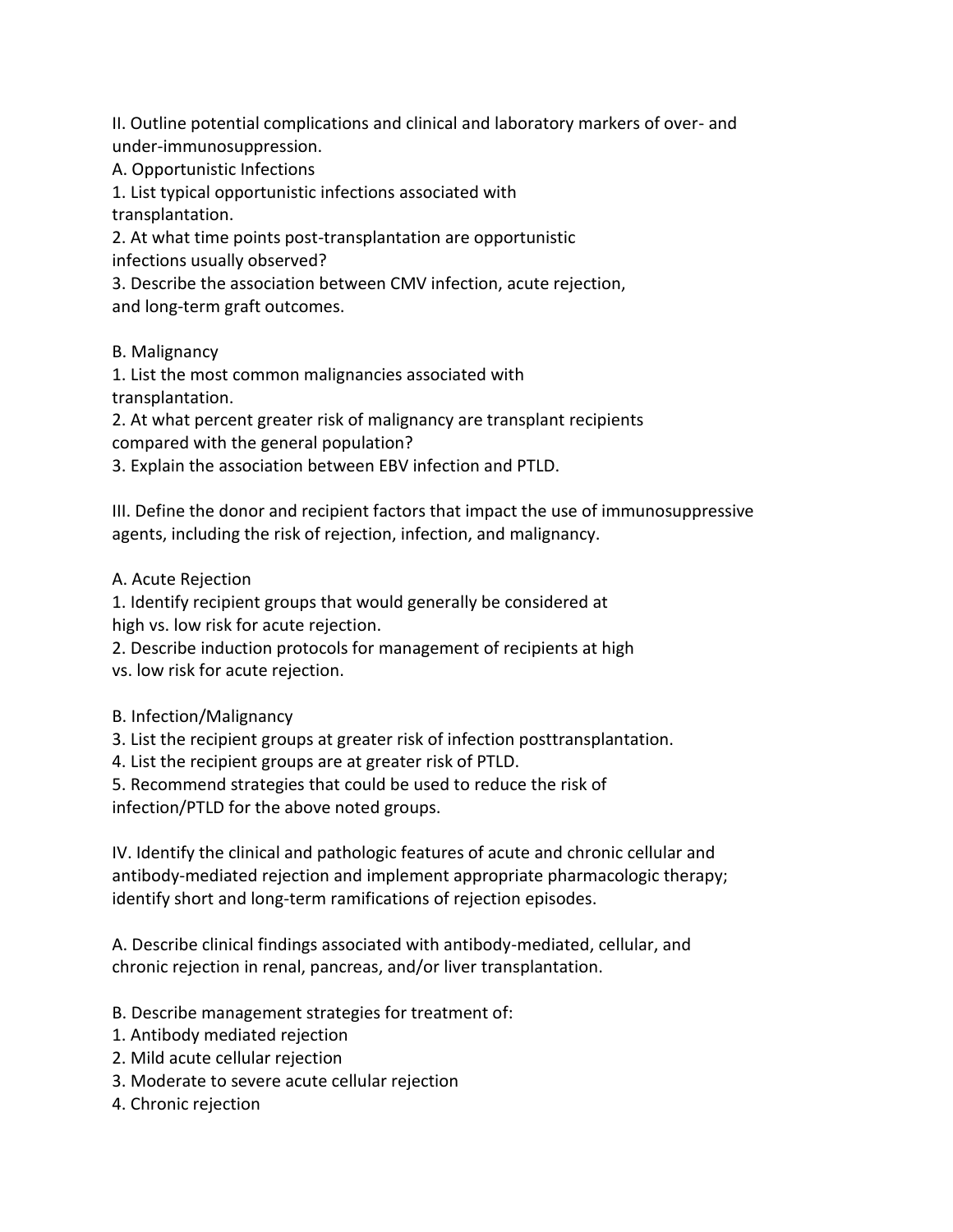C. Identify the early and late adverse events associated with the treatment of rejection episodes.

# **UNIT 2 ORGAN PROCUREMENT**

Unit Objectives

I. Understand the moral, ethical and legal issues and steps involved in determining brain death.

II. Understand the moral, ethical and legal issues and steps involved in live organ donation.

III. Describe the basic assessment of the medical, laboratory, and anatomic characteristics of a potential organ donor (live or deceased), the quality of a donor organ, and its suitability for a given recipient.

IV. Outline in detail the procedure to safely recover abdominal organs from deceased donors, including those for donation after cardiac death (DCD).

V. Understand the recovery processes for living donor organs and describe the steps necessary to perform relevant organ specific recovery (liver, kidney, or pancreas).

VI. Outline the basic principles and limits of organ preservation and be familiar with organ preservation techniques, including pulsatile perfusion.

Learner Objectives

I. Understand the moral, ethical and legal issues and steps involved in determining brain death.

A. Be familiar with the historical development and evolution of brain death criteria in the United States.

B. Understand the moral, ethical and legal basis for declaration of brain death and the standard medical and radiologic criteria used to make this decision.

II. Understand the moral, ethical and legal issues and steps involved in live organ donation.

A. Be familiar with the historical development and evolution of live donor organ donation in the United States.

B. Understand the ethical, moral and legal basis for live donor organ donation.

III. Describe the basic assessment of medical, laboratory, and anatomic characteristics of a potential organ donor (live or deceased), the quality of a donor organ, and its suitability for a given recipient.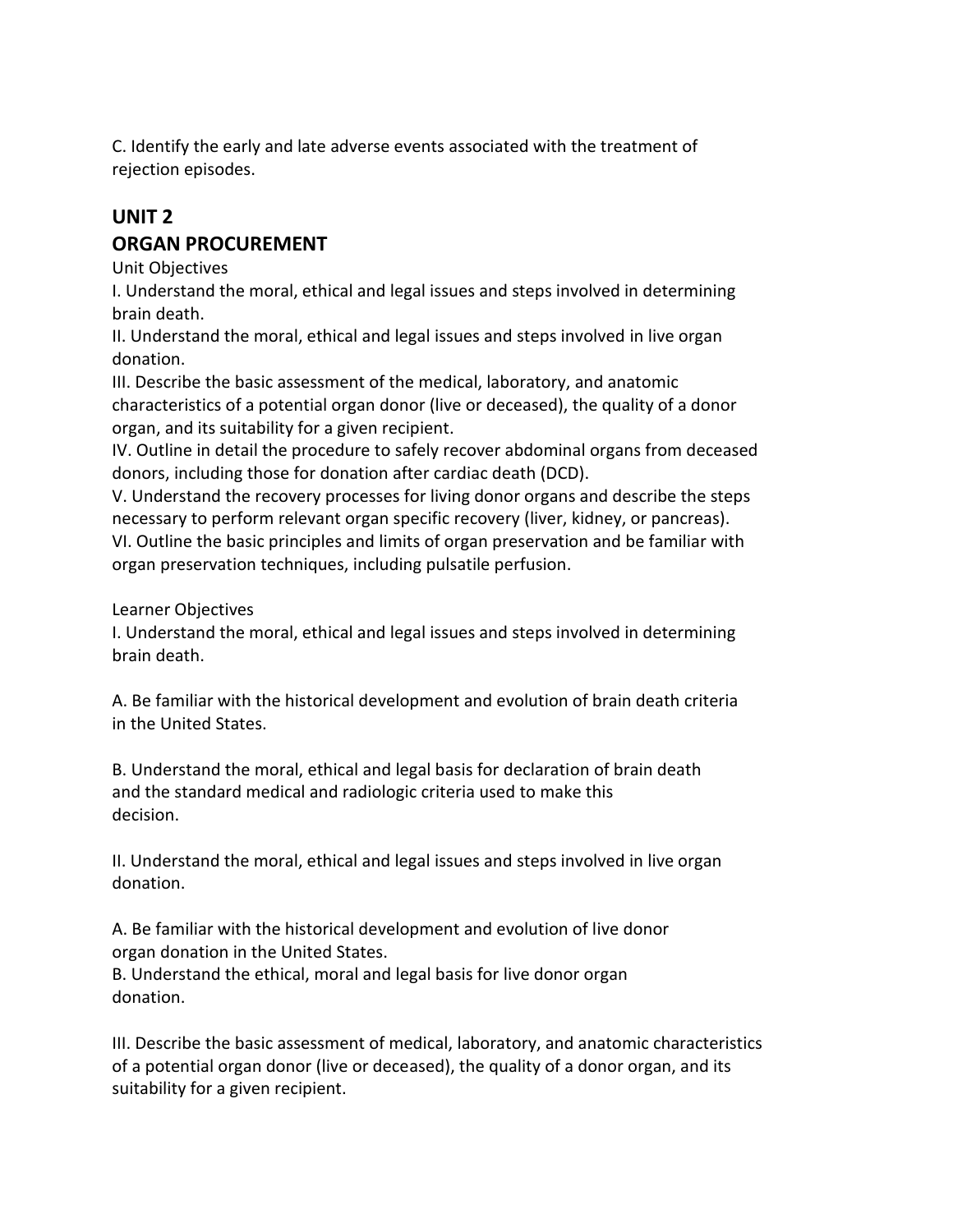A. Understand the medical and surgical issues involved with determining the suitability of an organ from a deceased donor and its suitability for a given recipient.

B. Understand the psychosocial, medical, and surgical short-term and longterm issues involved with determining the suitability of an organ from a live donor and its suitability for a given recipient.

C. Understand the medical and surgical issues involved with determining the suitability of an organ from a donor after cardiac death (DCD) retrieval and an extended criteria donor (ECD) and its suitability for a given recipient.

IV. Outline in detail the procedure to safely recover abdominal organs from deceased donors, including those for donation after cardiac death (DCD).

A. Understand and be able to perform safe recovery of abdominal organs from deceased donors.

B. Understand and be able to perform safe recovery of abdominal organs from deceased donors who are DCD donors. (Basic fellowship is not assumed to include competence in DCD donor organ recovery.)

C. Be familiar with appropriate courtesy and etiquette to organ procurement personnel, operative staff and other organ procurement teams during single and multi-organ procurement.

V. Understand the recovery procedures for living donor organs and describe the steps necessary to perform relevant organ specific recovery (liver, kidney)

A. Understand the steps required to perform open and laparoscopic donor nephrectomy for the purposes of organ donation.

VI. Outline the basic principles and limits of organ preservation and be familiar with organ preservation techniques, including pulsatile perfusion.

A. Be familiar with basic principles of organ preservation and organ preservation fluids.

B. Understand the limits of organ preservation for each organ and the attendant risk of organ dysfunction over time.

C. Understand the basic principles of pulsatile kidney perfusion. (Basic fellowship is not assumed to include competence in pulsatile organ preservation.)

# **UNIT 3 KIDNEY AND KIDNEY PANCREAS TRANSPLANTATION**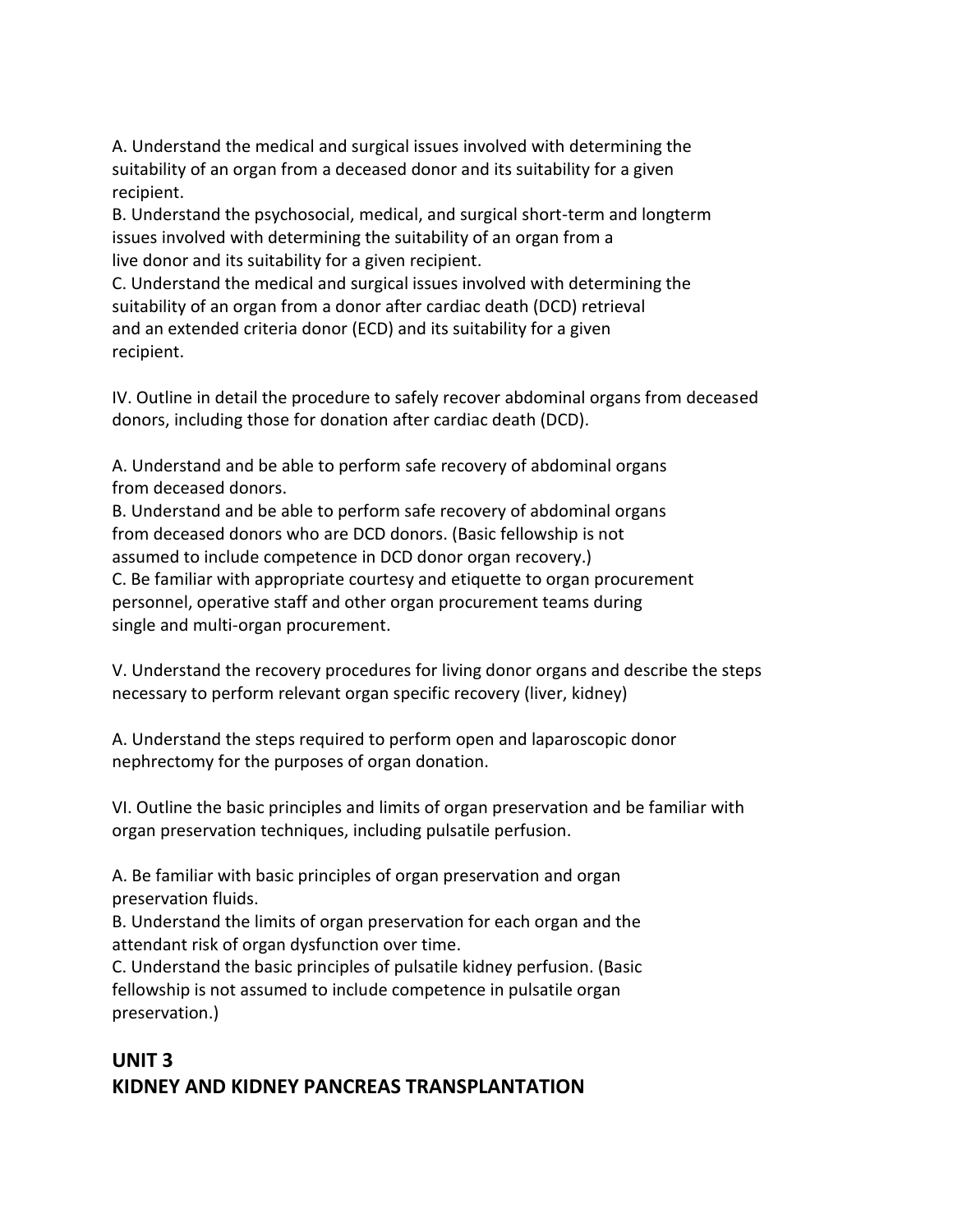Unit Objectives

I. a. List the indications for kidney transplantation, explain the different disease processes resulting in end-stage renal disease, and describe the treatment options. b. List the indications for pancreas transplantation, explain the different disease processes resulting in diabetes, and describe the treatment options.

II. Outline the basic of principles of donor and recipient selection and deceased donor organ allocation.

III. Describe and perform living and deceased donor kidney transplant procedures; IV. Explain the basic immunosuppressive strategies used in kidney and kidney pancreas

transplantation,

including induction and maintenance therapy.

V. Recognize and diagnose renal and or pancreas transplant rejection, identify basic pathologic findings of rejection, and describe treatment strategies for rejection.

VI. Describe appropriate long term follow-up and be able to identify and treat short and long term complications of kidney and kidney pancreas transplantation.

VII. Describe the short and long term outcomes of kidney and kidney pancreas transplantation. VIII. Outline the basic principles of renal replacement therapy; identify indications for and surgical techniques necessary to place hemo- and peritoneal dialysis access.

# Learner Objectives

I. List the indications for kidney and kidney pancreas transplantation, explain the different disease processes resulting in end-stage renal disease and diabetes, and describe the treatment options for end-stage renal disease.

A. Understand the processes that result in end stage kidney disease in adults and children including the pathophysiology, rate of progression, incidence of recurrent disease, and impact on transplantation for the following diseases:

1. Hypertensive nephropathy

- 2. Diabetic nephropathy
- 3. Glomerulonephritis
- 4. Reflux disease
- 5. Autoimmune kidney disease (e.g. Lupus, Wegners)
- 6. Inherited cystic diseases

B. Define the evaluation process for patients considering kidney transplantation including the following components

- 1. Minimal pre-operative testing
- 2. Cancer screening and period of waiting following diagnosis
- 3. Cardiac evaluation

4. Serologic evaluation and importance of viral testing (CMV, EBV, Hep B+C, HIV)

- C. Understand when patients should be listed for transplant
- 1. Minimal listing criteria (CrCl < 20)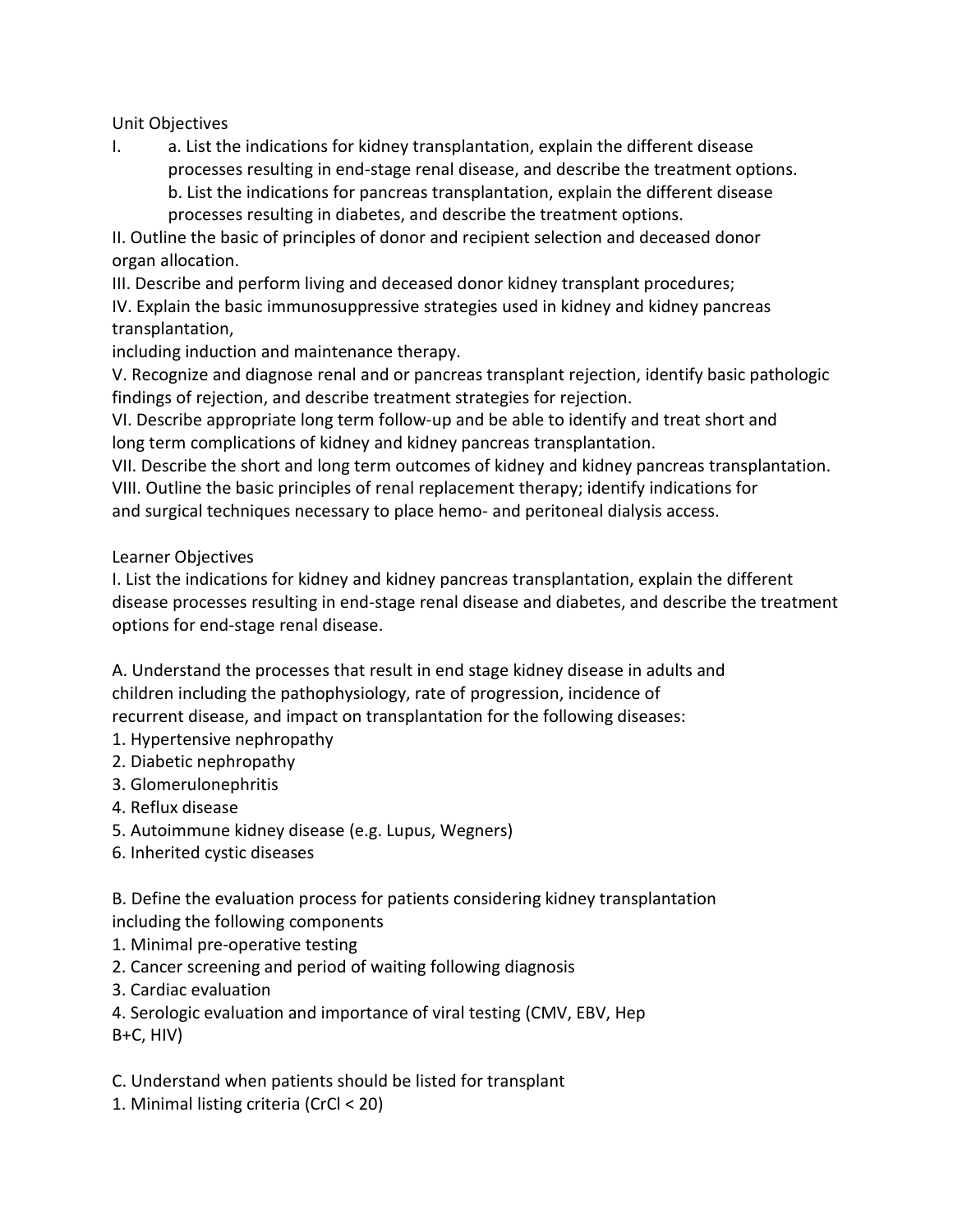2. Pre-emptive vs. following the initiation of dialysis

D. Properly and completely consent the patient and family and explain the risks and benefits of renal transplantation compared with dialysis

1. Compare life expectancy on dialysis vs. transplant for a variety of patient populations

2. Understand basic peri- -operative complications.

II. Outline the basic principles of donor and recipient selection and deceased donor organ allocation.

A. Describe criteria used to assess the suitability of a deceased donor for organ transplant

- 1. Demographic factors (age, race, sex)
- 2. Cause of death
- 3. High risk behaviors
- 4. Presence of malignancy (CNS vs. others)
- 5. Viral status (Hep C, Hep B, HTLV-1)
- 6. Infection in donor
- 7. Hemodynamic status, vasopressor requirements

8. Length of cold ischemic time in all donors and warm ischemic time for DCDs

9. Anatomic considerations (multiple arteries, ureters, surgical damage)

B. Describe criteria used to assess the suitability of a living donor for kidney transplant

1. Demographic factors (age, size, gender)

15

- 2. Evaluation of renal function including protein excretion
- 3. Presence of illnesses that may predispose the donor to renal insufficiency
- 4. Anatomic evaluation and considerations
- a. Multiple arteries
- b. Duplicated collecting systems
- c. Left vs. right kidney
- 5. Crossmatching
- 6. Psychological and psychosocial evaluation

7. Understand and perform the consent process for living donation including risks and benefits of laparoscopic and open nephrectomy, risk of short and long term complications, potential for transplant failure.

8. Appreciate the ethical issues involved in living donor transplantation, the role of independent donor advocates, and the potential for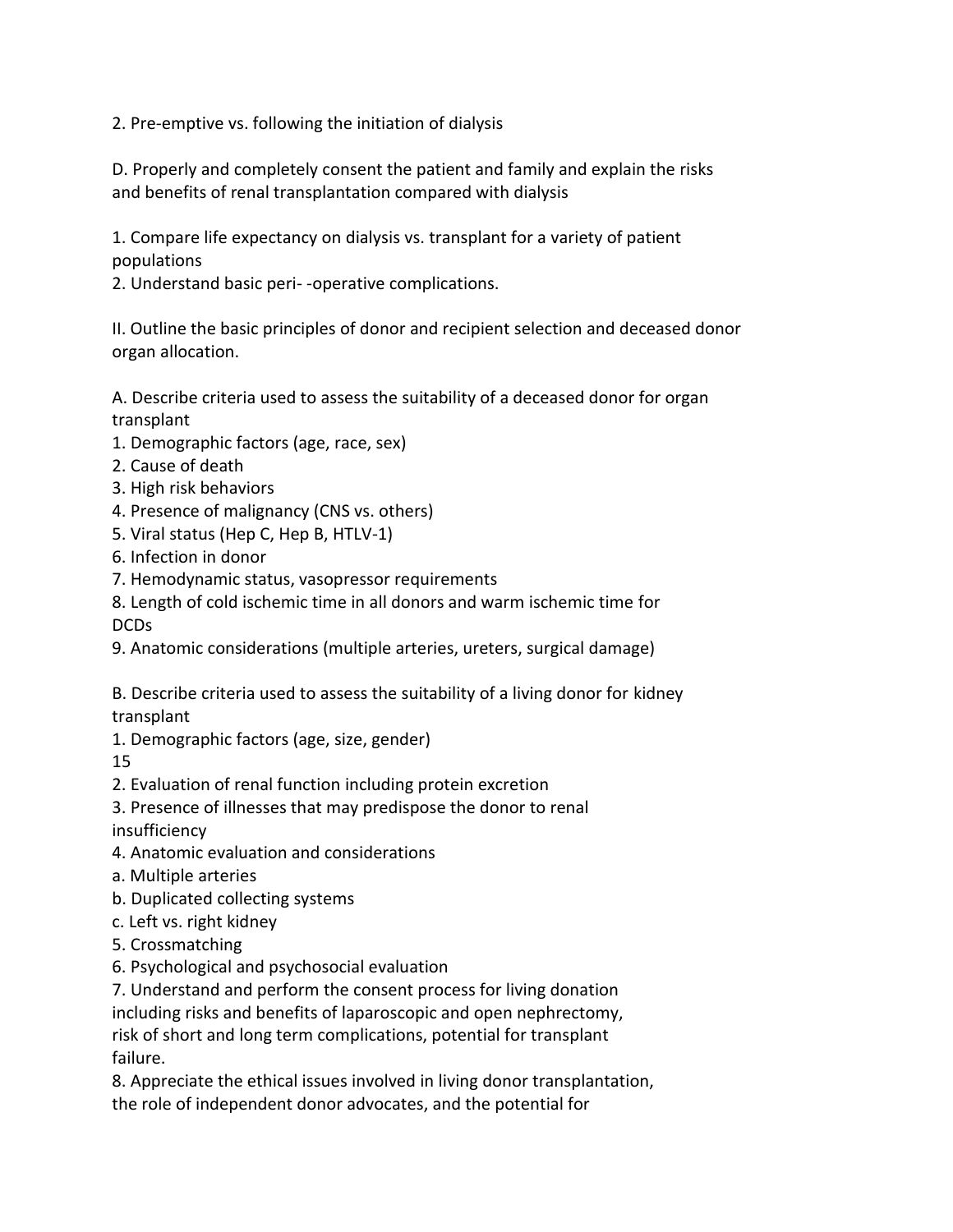coercion.

III. Describe and perform living and deceased donor kidney transplant procedures; pancreas transplants.

A. Prepare the kidney (or pancreas) for transplantation 1. Strategies to deal with common anatomic features including multiple arteries and veins and other non-ideal graft anatomy

B. Understand possible surgical approaches for kidney transplant including extraperitoneal and intraperitoneal location; understand the surgical approaches for pancreas transplantation, including methods for venous and exocrine drainage.

C. Describe the technique for isolating the iliac vessels and performing vascular Anastomoses

D. Detail the procedure for implanting the ureter and importance of the blood supply to the ureter

- 1. Creation of anti-reflux tunnel
- 2. Indications for stent placement

E. Use of intra-operative adjunctive medications

- F. Detail the post-operative care of renal transplant patients including:
- 1. Fluid and electrolyte management
- 2. Recognition and treatment of cardiac complications
- G. Identify and treat surgical complications
- 1. Bleeding
- 2. Ureteral leak
- 3. Lymphocoele
- 4. Vascular thrombosis
- 5. Wound complications
- 6. Pancreas graft enteric leak
- H. Describe and interpret relevant radiological evaluations
- 1. Ultrasound
- 2. CT scanning
- 3. Lasix-renogram
- 4. Interventional diagnostics (angiogram, percutaneous nephrostogram)
- I. Identify and manage delayed graft function
- 1. Determine the need for post-operative dialysis
- 2. When should a biopsy be performed?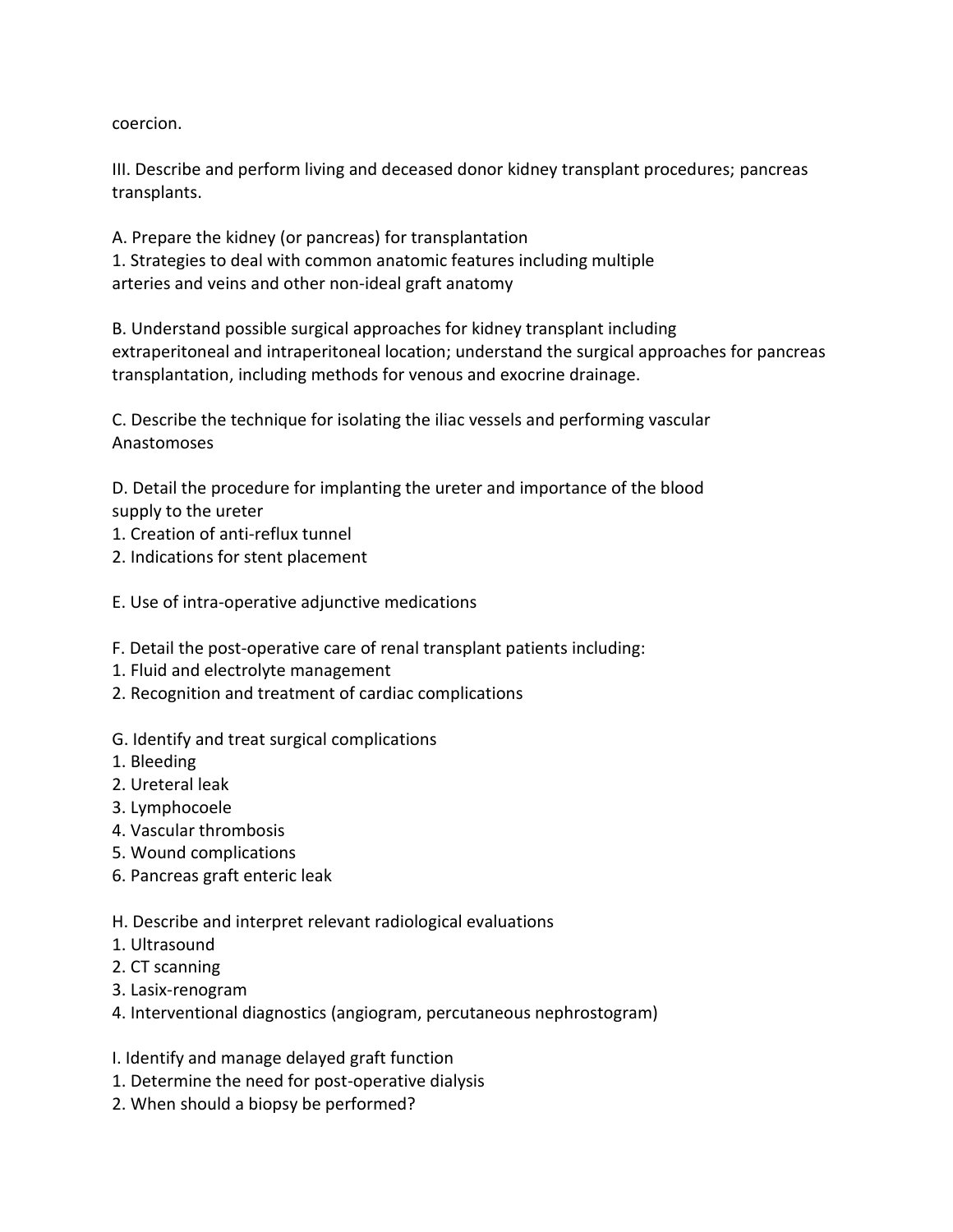IV. Explain the rationale for immunosuppressive strategies used in kidney transplantation, including induction therapy.

- A. Induction immunosuppression
- 1. Understand the basics of induction immunosuppression
- a. Steroids
- b. Antibody preparations

B. Determine appropriate maintenance immunosuppressive regimen

- 1. Rationale for choice of CNI, anti-proliferative, and/or steroids
- 2. Appreciate issues of timing (e.g. delayed CNI for DGF)

C. Counsel patients regarding the need for compliance, potential side effects and important drug interactions, and strategies to minimize side effects.

V. Recognize and diagnose renal transplant rejection including performing diagnostic biopsy and interpreting basic pathological findings

A. Participate in the care of post-transplant patients

B. Review and evaluate pertinent laboratory data to identify potential for rejection or other etiologies of graft dysfunction

C. Determine the need for a percutaneous biopsy, ultrasound examination, or other diagnostic procedure

D. Renal biopsy

1. Provide appropriate consent discussion for patients

2. In cooperation with renal pathologist, review biopsy results and

identify the basic pathologic features of rejection of renal allografts

E. Describe the treatment approaches for acute allograft rejection

1. Understand the difference in treatment for cellular and humoral Rejection

F. Understand the impact on long term outcome from acute rejection episodes

VI. Describe appropriate long term follow-up and be able to identify and treat short and long term complications of kidney transplantation.

A. Participate in and understand the process of long term follow-up of transplant Patients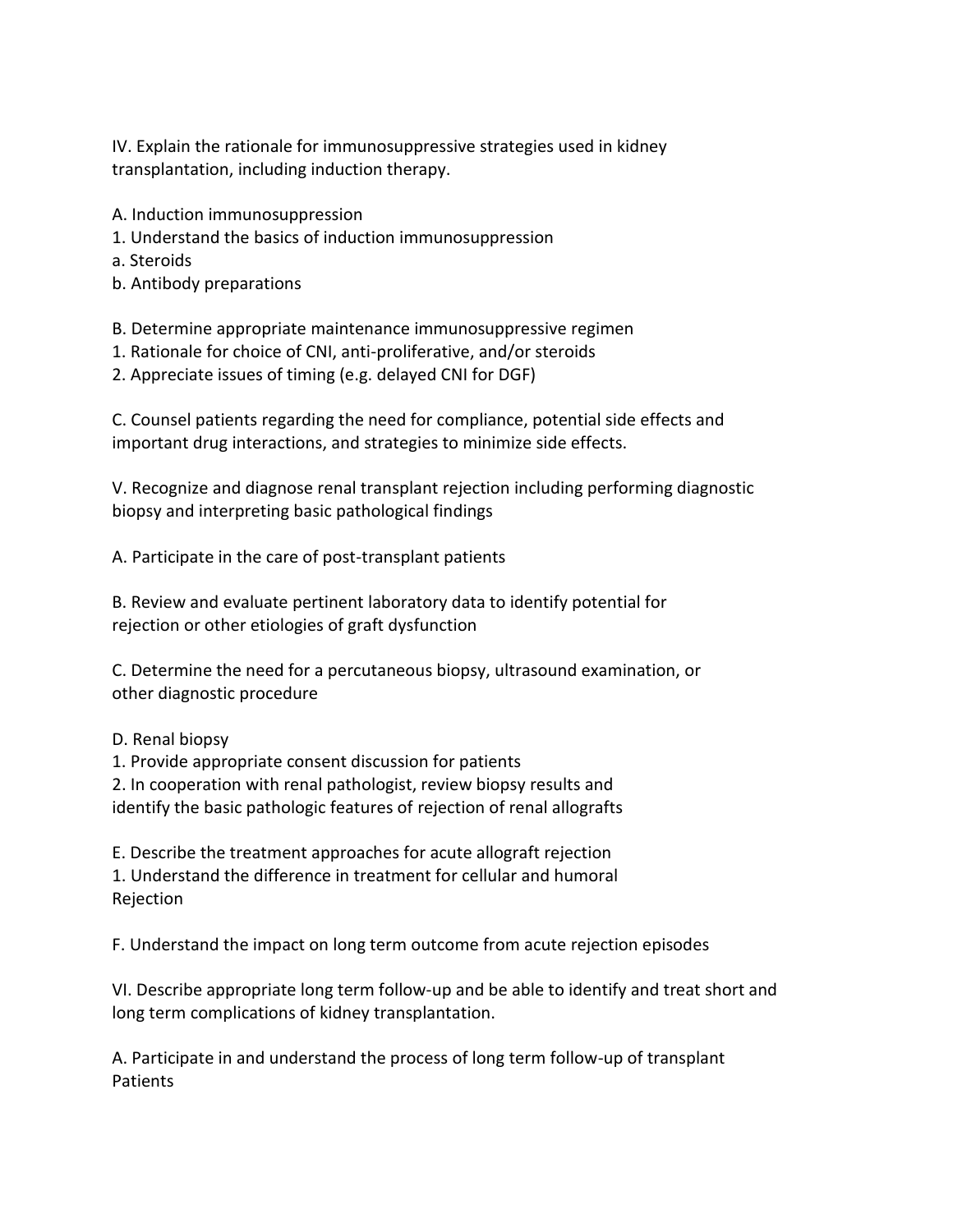B. Appreciate the health maintenance needs of transplant patients

C. Describe techniques to preserve long term graft function

D. Understand the impact of cardiac disease on the long term outcome of renal and pancreas transplant patients

VII. Describe the short and long term outcomes of kidney and kidney pancreas transplantation.

A. Appreciate short and long term outcome of kidney and pancreas recipients

VIII. Outline the basic principles of renal replacement therapy; identify indications for and surgical techniques necessary to place hemo- and peritoneal dialysis access.

A. Describe the pre-operative evaluation of patients considering vascular access

B. Independently consent patients for vascular access and explain the risks, benefits, and options

- C. Perform vascular access procedures including
- 1. Arm fistulas
- 2. Arm grafts
- 3. Place percutaneous lines for dialysis

D. Describe techniques for complicated access (leg fistula, chest grafts, leg grafts).

E. Identify and design treatment strategies for complications of access procedures

- 1. Stenosis/thrombosis
- 2. Steal syndrome
- 3. Poor maturation of fistula
- F. Evaluate patients for peritoneal catheter placement
- 1. Describe surgical technique
- 2. Determine need for surgical removal in case of infection, malfunction

#### **Patient Care**

#### A. IMMUNOLOGY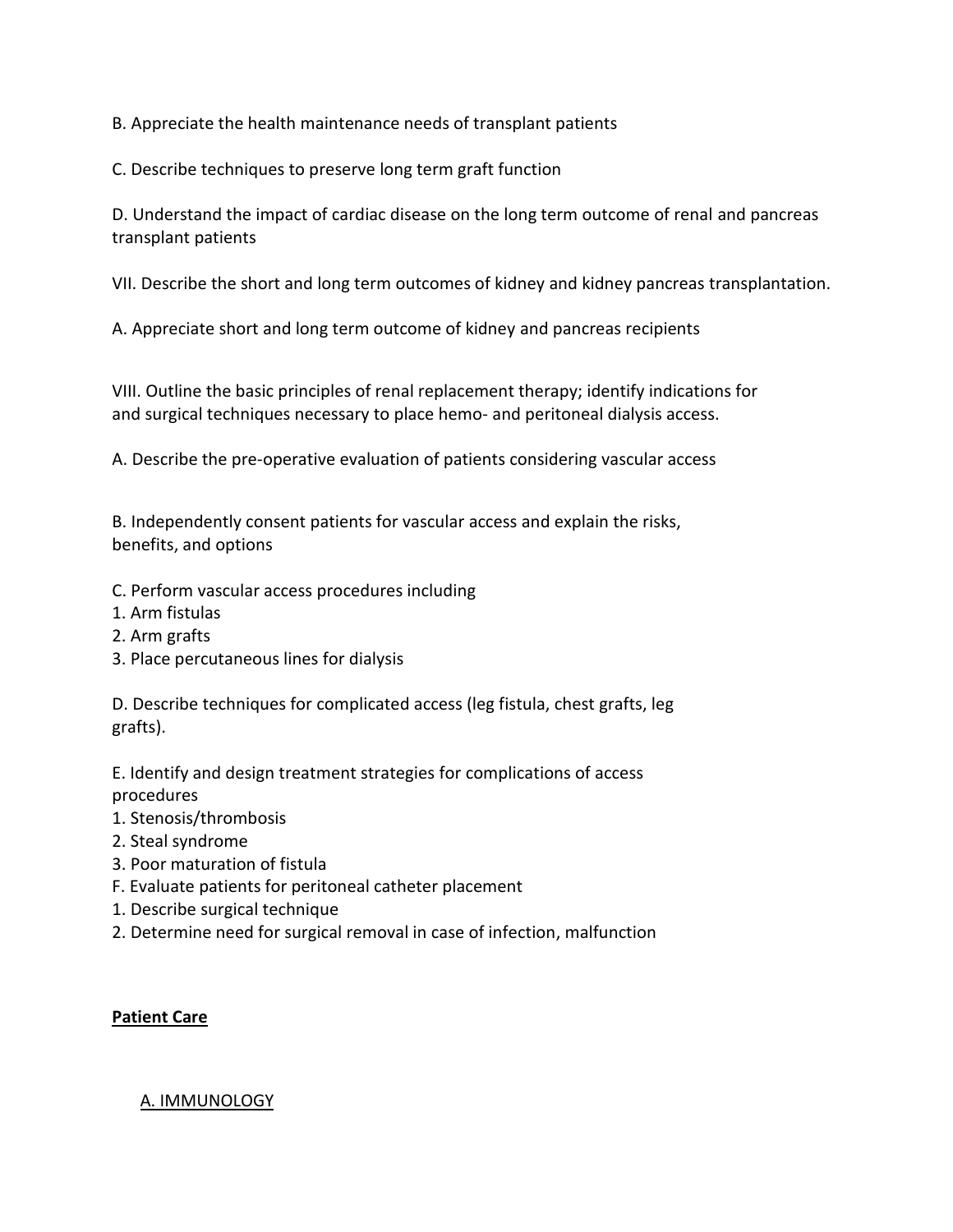- 1. Participate in the perioperative management of immunosuppressive agents in chronically-medicated patients undergoing general surgery.
- 2. Plan and perform elective surgery in immunosuppressed patients with attention to minimizing infectious risks; perform emergent surgical intervention (treatment of perforated viscus) in similar high-risk patients.
- 3. Optimize patients' immune state secondary to systemic compromise following major surgery, burns, trauma, and malnutrition.
- 4. Diagnose acute and chronic organ rejection using clinical signs and symptoms as well as serum chemistries and radiologic studies.
- 5. Recognize and treat wound infections and other complex disorders in chronically immunosuppressed patients undergoing elective and emergent surgery.
- 6. Monitor drug levels and side effects in immunosuppressants.
- 7. Participate in the care of patients receiving immunostimulatory medications (e.g., IV immunoglobulin [IVIG], and granulocyte stimulating factor).

#### B. TRANSPLANTATION

- 1. Evaluate potential candidates for living-related and cadaveric vascularized organ transplantation, including:
	- a. Clinical suitability
	- b. Strength of social support
	- c. Expected graft and patient survival
- 2. Participate in the pre- and post- operative surgical management of patients after vascularized organ transplant.
- 3. Assist/perform kidney and pancreas transplantation.
- 4. Participate in the perioperative management of immunosuppressive drug therapy, including monitoring drug levels and treating potential toxicities.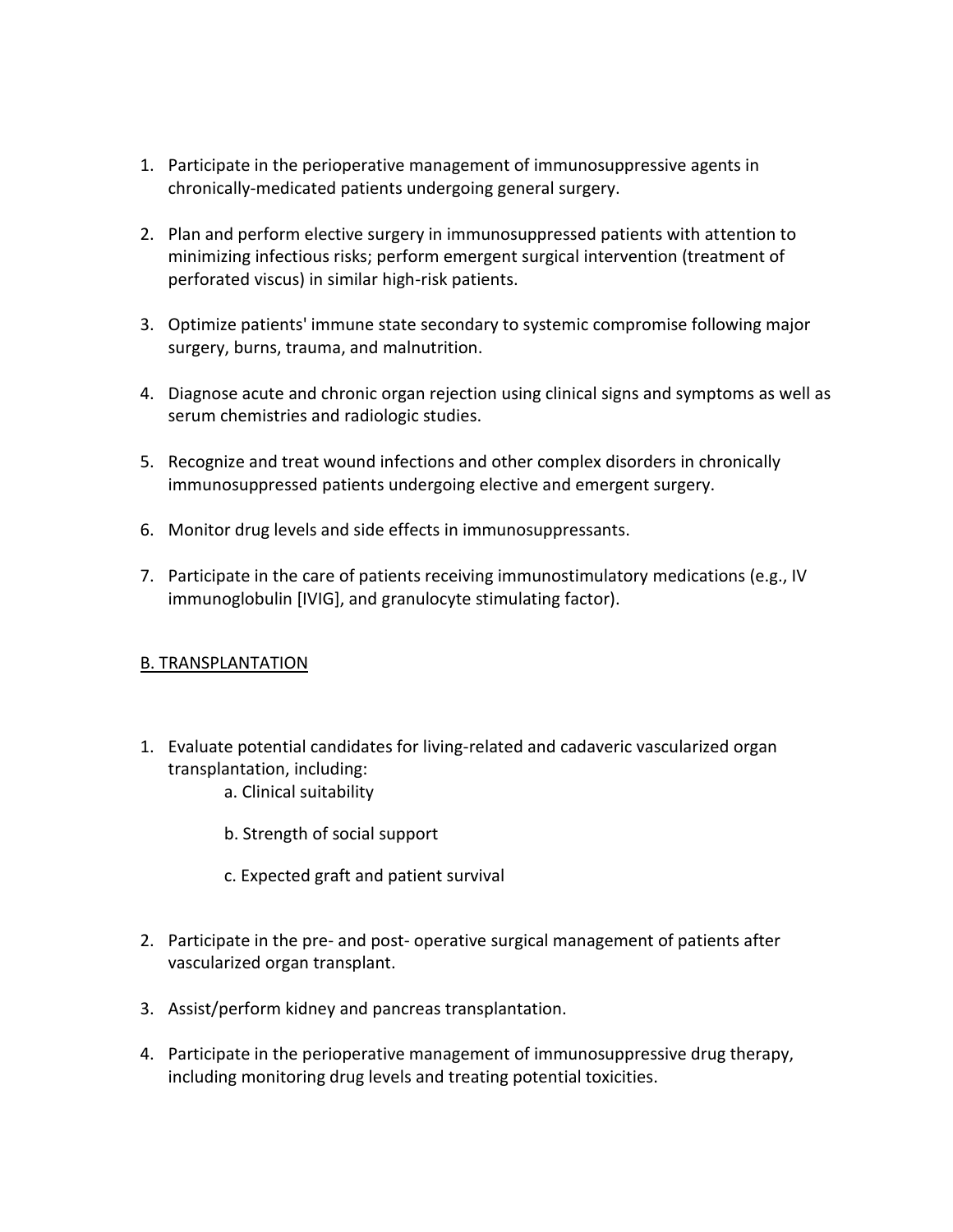- 5. Participate in the evaluation of patients suspected of organ rejection to include: a. Laboratory and radiologic testing
	- b. Administration of immunosuppressive (IS) agents
	- c. Following patients for potential acute and chronic side effects
- 6. Participate in the preparation and surgical recovery of multiple organs from the brain dead donors.
- 7. Define suitability characteristics of organs for transplantation.
- 8. Manage postoperative surgical complications, including wound infection, anastomotic stenoses and leaks, vascular thrombosis, and lymphocele formation.
- 9. Understand and describe the indications for dialysis and the various dialysis modalities, and participate in planning and performance of dialysis access procedures.

#### **Practice Based Learning**

Familiarity with the literature regarding surgical management of conditions afflicting the transplant surgery population including areas of controversy is also expected.

#### **Interpersonal and Communication Skills**

- 1. The PGY 3 residents should instruct students about the preoperative and postoperative care of surgical patients and the principles of surgery.
- 2. Residents should develop good interpersonal skills with nurses, patients, and families.

#### **Professionalism**

- 1. Demonstrate commitment to patient care and acquiring the necessary knowledge to successfully carry out the duties of a PGY 3resident.
- 2. They are expected to attend transplant surgery clinics as assigned the equivalent of at least one full day a week.